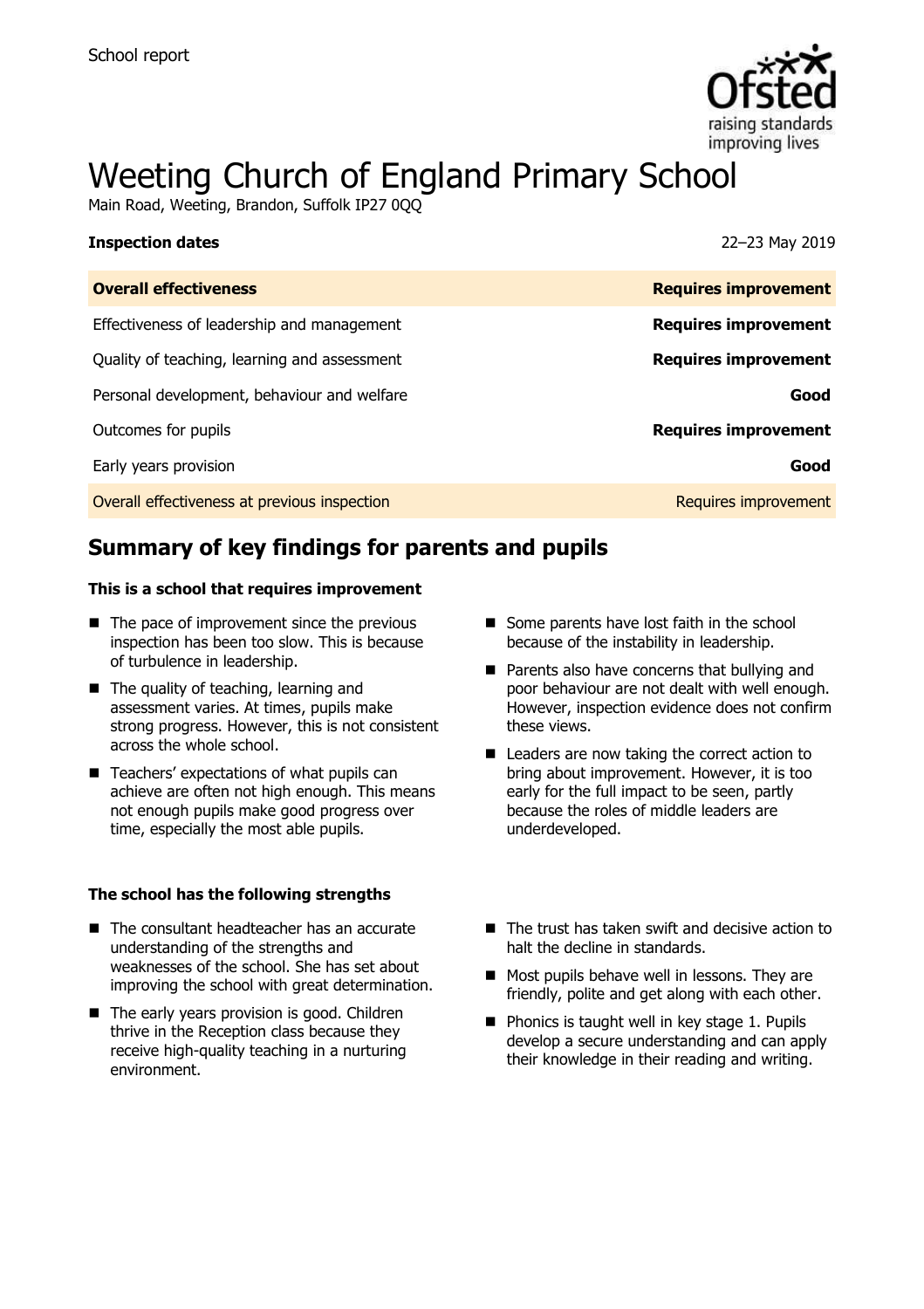

# **Full report**

### **What does the school need to do to improve further?**

- **Improve leadership and management, by:** 
	- bringing the practice of all teachers up to that of the best
	- continuing to develop middle leaders so they drive improvement in their areas of responsibility and are able to check accurately the impact of their action on pupils' progress
	- further developing communication with parents to help them understand the policies and practices of the school.
- Improve the quality of teaching, learning and assessment, by:
	- ensuring that all teachers have sufficiently high expectations as to what pupils should be achieving, especially the most able
	- ensuring that teachers consistently plan sequences of lessons so pupils can build upon their prior knowledge.
- **IMPROVE OUTCOMES by ensuring that a greater proportion of pupils leave the school with** the knowledge, skills and understanding they need to be well prepared for secondary school.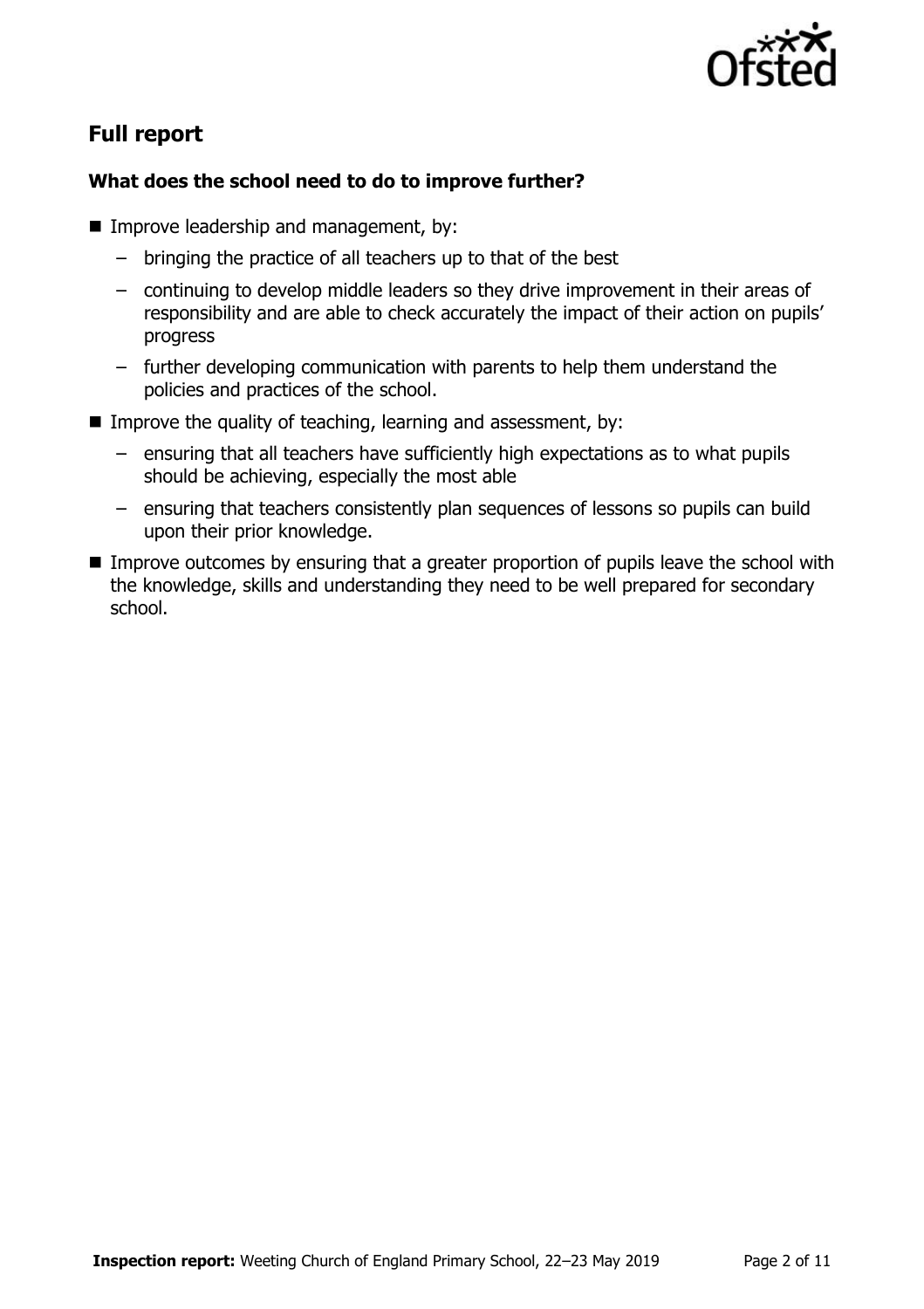

## **Inspection judgements**

### **Effectiveness of leadership and management Requires improvement**

- There has been considerable instability in the leadership of the school. Parents, quite righty, have concerns that the school has not been well led and managed in the past. Leadership of the school is now stable.
- Leaders, governors and the trust have taken swift and decisive action in response to the weak outcomes in the past. The impact of these changes has been less than leaders would have liked due to high levels of unforeseen turbulence in leadership between September 2018 and February 2019.
- The new consultant headteacher has reinvigorated the whole school community. She has quickly gained an accurate view of the strengths and weaknesses of the school. Working alongside the school improvement director from the trust, she is now in a position to quicken the pace of improvement. Leaders are taking the right actions, but it is too early to fully see the positive difference these actions are making.
- Changes to the teaching of mathematics and writing across the school are resulting in improvement. The newly introduced mathematics curriculum makes sure that pupils have more opportunities to develop and refine their reasoning skills. Improvements in the teaching of writing means that lessons are well sequenced to help pupils build on their prior knowledge. Although these actions have resulted in stronger progress in some year groups, this is not yet consistent across the school.
- The special educational needs coordinator (SENCo) has a secure understanding of the needs of pupils with special educational needs and/or disabilities (SEND). Pupils with SEND are identified early, and clear plans are in place to provide well-tailored support, especially for pupils with social and emotional needs. As a result, most pupils with SEND make good progress.
- Leaders spend extra funding to support disadvantaged pupils effectively. This is because they have correctly identified the barriers faced by these pupils and have in place strategies to overcome them.
- The school develops pupils' spiritual, moral, social and cultural understanding well. Pupils have a good understanding of different religions, along with opportunities to take part in musical and sporting events and competitions.
- The curriculum is broad and balanced. Pupils speak positively about the range of subjects they learn. Regular visitors to the school, along with school trips, enhance the curriculum further, for example trips to the National Gallery in London, an Anglo-Saxon museum and Duxford air museum. Pupils fund many of these by organising bake sales to raise money.
- The trust has provided well-tailored support for the school during the period of leadership instability.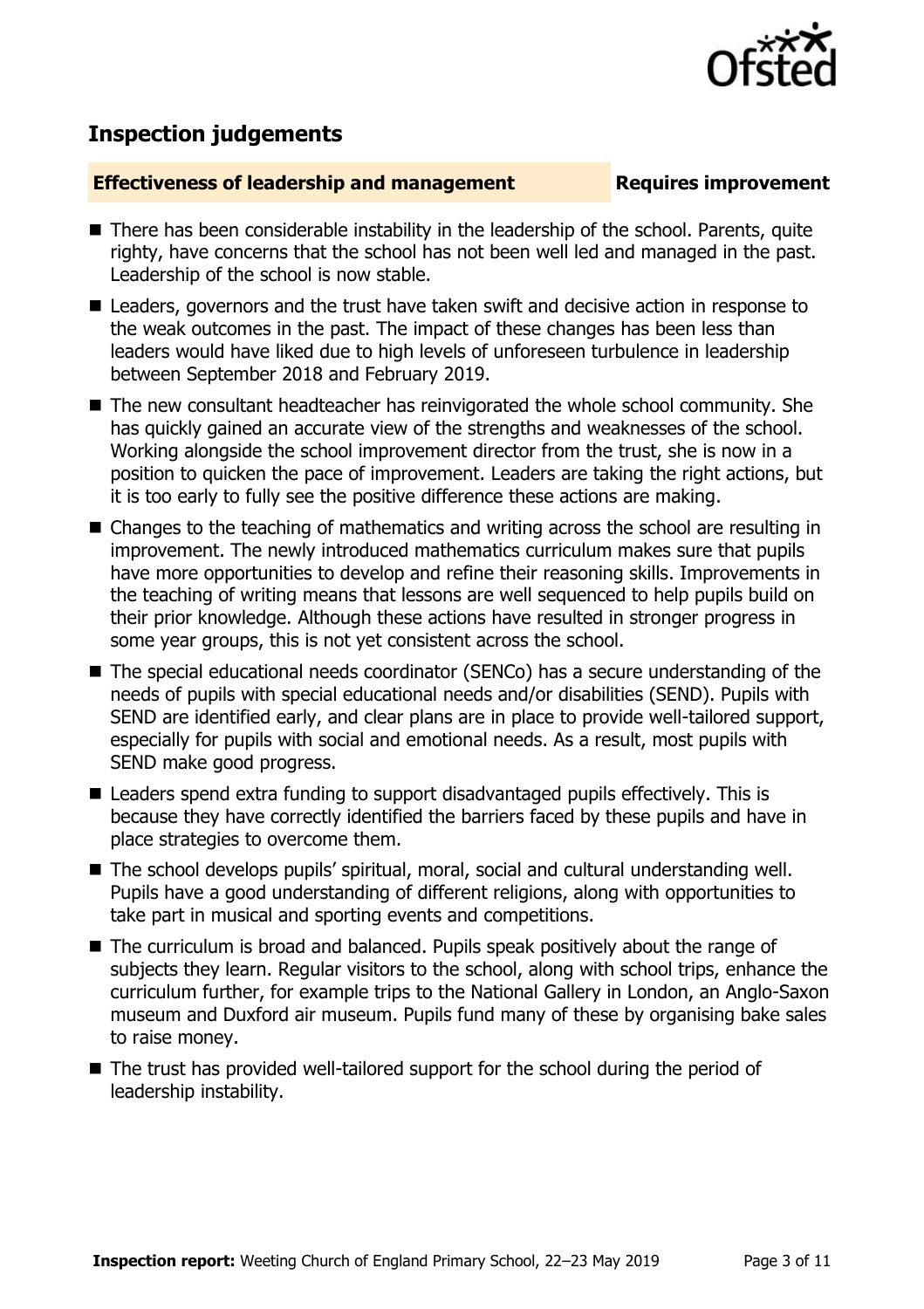

### **Governance of the school**

- Since the previous inspection, governors had not challenged school leaders well enough.
- $\blacksquare$  This is now not the case. The new and highly experienced chair of the governing body has brought about swift improvement in governance. Governors are now much better placed to continue to bring about improvement across the school. They carry out their statutory duties effectively and now provide greater challenge to leaders.
- Governors are reflective and constantly seeking to improve. The recently undertaken skills audit has identified strengths, along with gaps in knowledge, within the governing body. Where there are gaps, the governing body actively recruits new governors with these missing skills.
- Governors now make regular visits to the school to monitor their areas of responsibility. They undertake monitoring days, which all governors attend.

### **Safeguarding**

- $\blacksquare$  The arrangements for safeguarding are effective.
- There is a culture of vigilance. Adults are trained to identify the signs that a pupil may be at risk of harm. Adults record any concerns they have in great detail and report them to the designated safeguarding lead without delay.
- School leaders are meticulous in carrying out checks when recruiting new staff. They keep detailed records of these checks and fulfil all statutory duties.
- The designated safeguarding leads are well trained and carry out their roles meticulously. They know how to get help for pupils when they need it.
- **Pupils feel safe in school and they are taught how to stay safe through regular** personal, social and health education lessons, along with visits from police officers and the fire service.

### **Quality of teaching, learning and assessment Fig. 2.1 Requires improvement**

- The quality of teaching, learning and assessment across the school is inconsistent. In some classes, pupils make strong progress. However, aspects of some teaching are less effective because teachers' expectations of what pupils can do are too low. This means that work is not challenging enough, especially for most-able pupils, and they do not make the progress they should.
- Teachers do not consistently use assessment information to plan activities that ensure that new learning builds upon what pupils already know. For example, following a sequence of lessons on fractions, the inspector asked a pupil what she knew about fractions, to which she replied, 'not much'. This was typical of many of the children in this class because the teacher had failed to recognise that there were too many pupils who had not understood previous learning.
- Where teaching is stronger, assessment information is used to make sure sequences of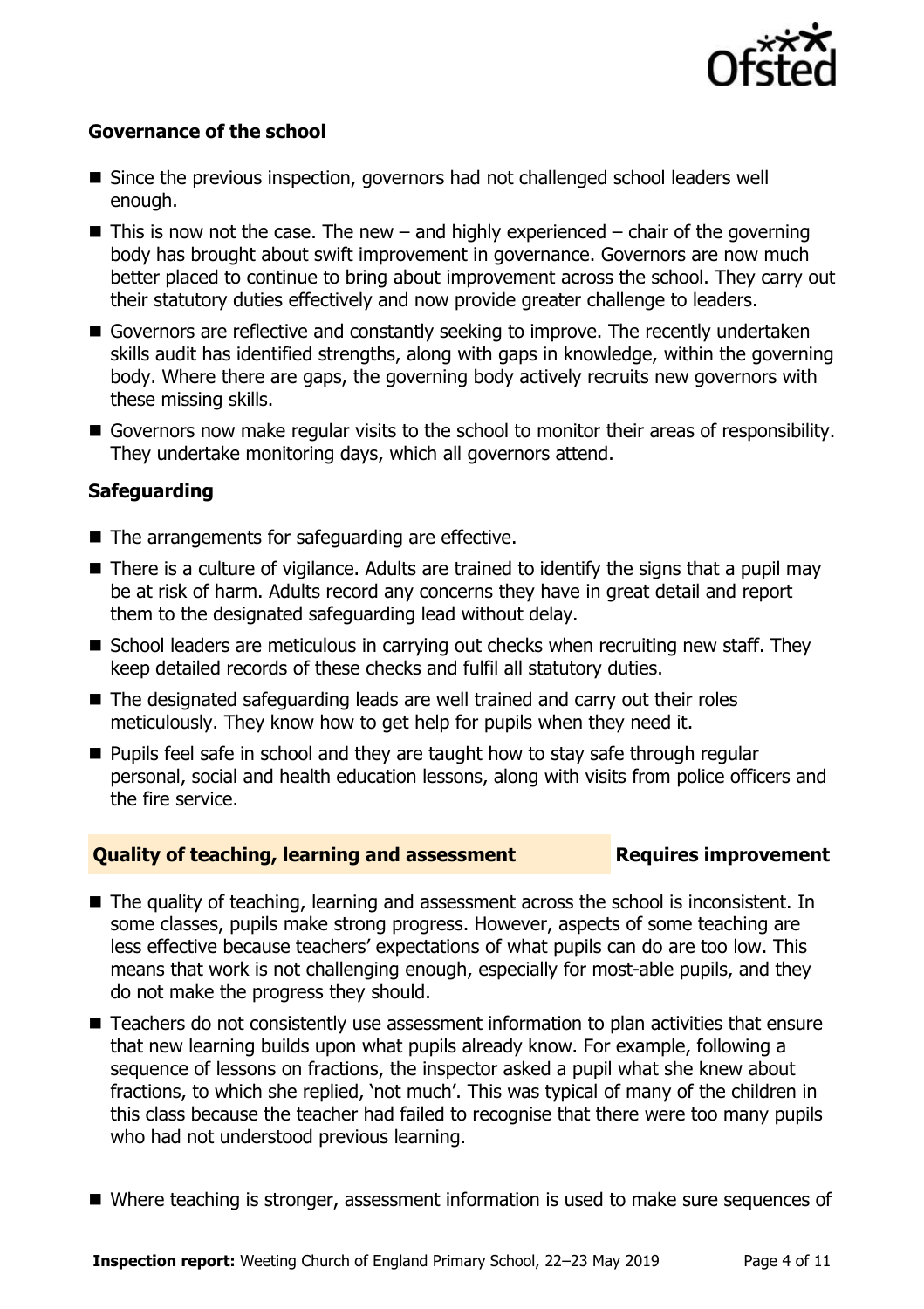

lessons are well planned. For example, pupils produce high-quality writing in Year 6 because each lesson helps pupils to build upon what they already know and can do.

- Additional adults are used well to support pupils with SEND. They ask questions to promote independence in pupils but are also there to provide support when needed. This means that pupils with SEND make good progress.
- $\blacksquare$  Pupils receive high-quality phonics teaching in key stage 1. This is because teachers and teaching assistants have strong subject knowledge and they use assessment well to make sure activities match the needs of pupils. Pupils are given many opportunities to apply their newly gained phonetic knowledge in their own writing. The teaching of early reading is good.
- There are inconsistencies in the quality of teaching, learning and assessment across the wider curriculum. Work in pupils' books shows that, over time, some teachers' expectations of pupils are too low, especially the most able pupils.
- The consultant headteacher has tackled weaker teaching since she arrived at the school. It is clear from pupils' work that the actions she has taken is making a positive difference and, although still not good, where teaching is weaker it is improving swiftly.
- **Pupils have positive attitudes towards their learning. They try hard in lessons and apply** themselves to the task in hand.
- Specialist teachers are used well to teach subjects such as French, music and physical education (PE). Their specialist subject knowledge ensures that pupils do well in these subjects. For example, in a PE lesson the coach was able to adapt an activity quickly to make it harder for pupils who were clearly very able in throwing and receiving a ball. This meant they were challenged to refine their skills further.

### **Personal development, behaviour and welfare Good**

### **Personal development and welfare**

- The school's work to promote pupils' personal development and welfare is good.
- Some parents expressed concern that bullying is not dealt with well enough. Evidence gathered during the inspection does not support this view.
- **Pupils say that bullying is rare. If it does happen, one Year 6 pupil told the inspector,** 'Adults will quickly sort it out.' He went on to say: 'The school approaches bullying in a sensible way – they sort it out with a new programme. Most times it's not bullying, it's friends falling out with each other.'
- **Pupils are clear on the different types of bullying and what to do should it happen to** them. They are taught how to stay safe, including when using the internet.
- Pupils' emotional well-being is given a high priority. Pupils who need additional support to manage their behaviour are extremely well supported through the school's specialist provision.
- The school council provides pupils with many opportunities to play an active part in the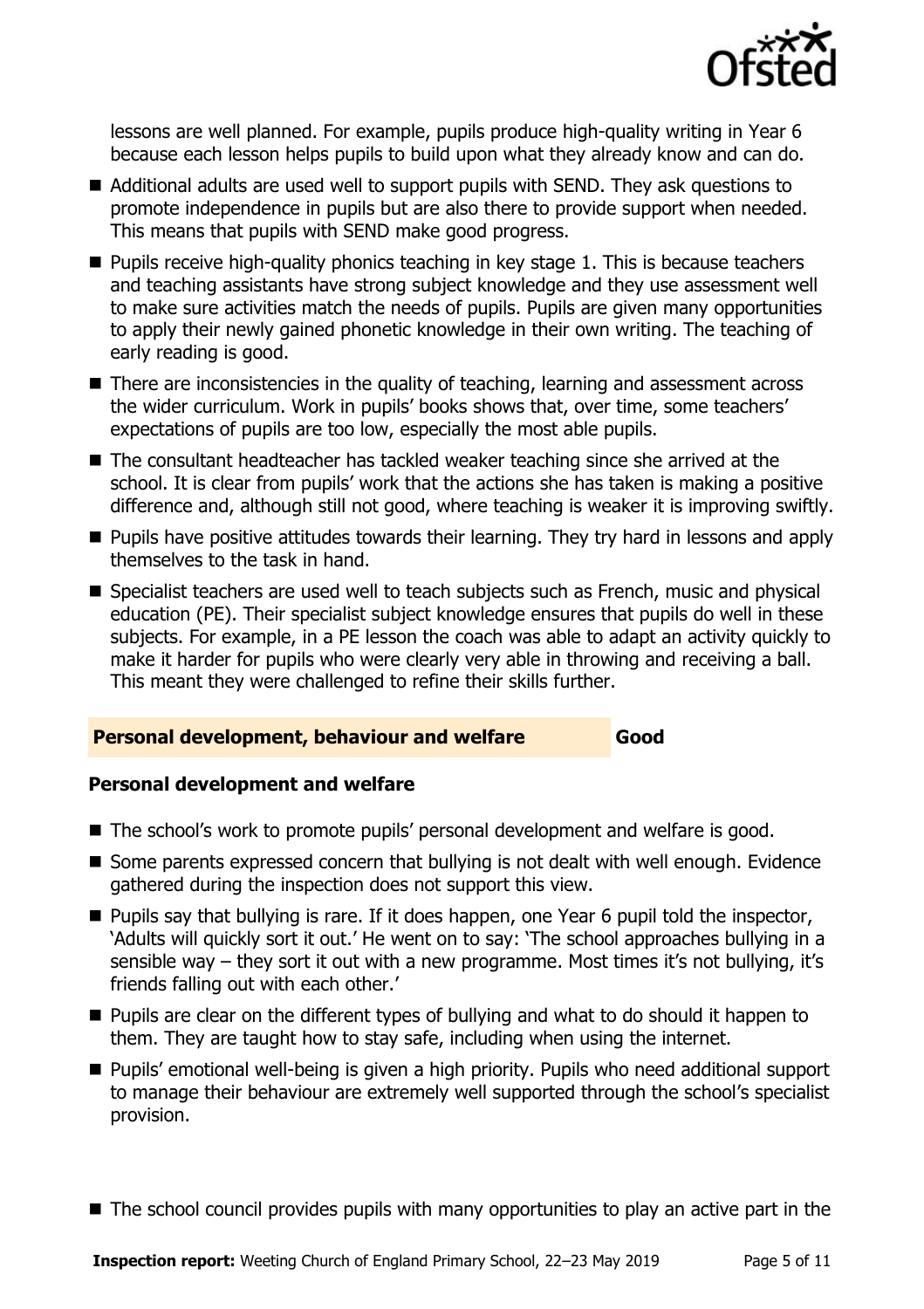

life of the school. The voices of all pupils are heard in decision-making. Not only does this teach pupils about democracy, it ensures that changes can be made to benefit all pupils. For example, the school council recently worked in partnership with the Friends of Weeting to refurbish the school library. This is now a vibrant and pleasant area for pupils to work in.

### **Behaviour**

- The behaviour of pupils is good.
- The school is an orderly environment, where pupils are friendly and polite. They have very positive attitudes towards their learning.
- **Pupils behave well at lunchtime. Pupils of all ages play together and there is a friendly** atmosphere in the playground. Adults regularly interact with pupils.
- $\blacksquare$  Most pupils attend school regularly. However, there are still a small number who miss too much school. As a result of new systems introduced by the consultant headteacher, attendance of these pupils is improving.
- In a small number of lessons where teaching is not well matched to the needs of some pupils, they lose concentration. This results in low-level disturbance.

### **Outcomes for pupils Requires improvement**

- $\blacksquare$  Over the past few years, the progress made by pupils in key stage 2 has not been good enough. Not enough pupils leave the school at the end of Year 6 with the knowledge, skills and understanding they should have.
- **Progress is now stronger for many current pupils, particularly those in Years 1, 2 and 6.** However, because the quality of teaching, learning and assessment is not yet consistently good, pupils' progress in reading, writing and mathematics in other year groups is variable.
- **Pupils in key stage 1 make strong progress in reading. This is because phonics is well** taught. Outcomes in the Year 1 phonics screening check have risen sharply over the past two years and were above the national average in 2018.
- Disadvantaged pupils and pupils with SEND make good progress in most classes. This is because the needs of these pupils are clearly identified, and they are provided with well-planned appropriate activities. However, where teaching is weaker these groups of pupils do not make enough progress.
- Evidence seen in a range of books shows that pupils across the school make inconsistent progress across the wider curriculum. Again, where teaching is strong pupils develop a wide range of knowledge, skills and understanding in subjects such as history and geography. However, this is not consistent and too few pupils make strong progress in these subjects.
- Standards in art and French, by the time pupils leave the school in Year 6, are particularly strong. Pupils' spoken and written French in Year 6 is of a high standard.

**Early years provision Good Good**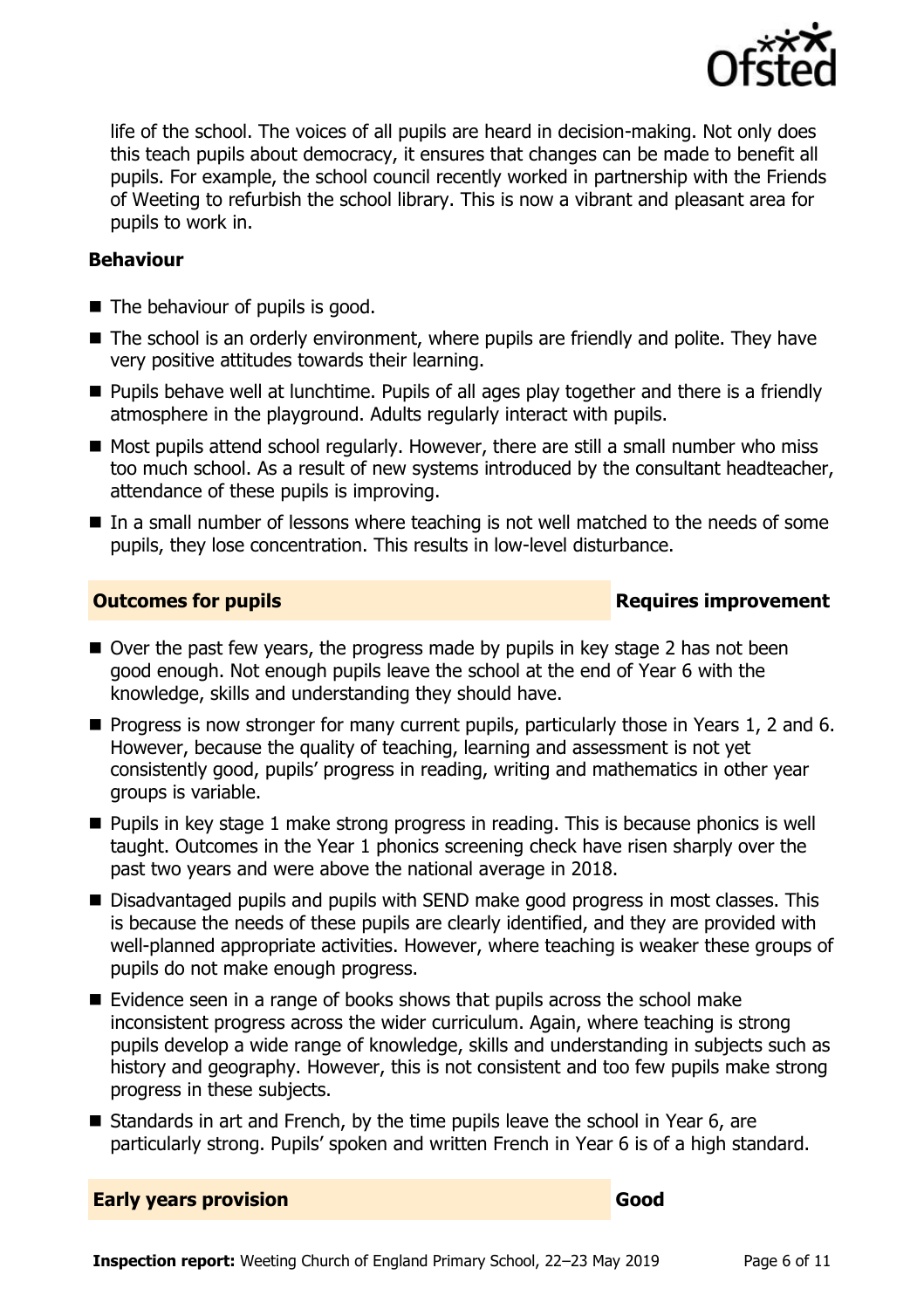

- Children typically enter the early years with knowledge and skills slightly below those typically expected for children of their age. During their time in the Reception class, they make strong progress and are well prepared for their transition to Year 1. This is because teaching in Reception is consistently good.
- Adults know the needs of each individual child extremely well. Assessment is accurate and this means adults plan exciting and interesting activities to help children develop further and thrive. Adults have extremely high expectations of the children and evidence seen during the inspection shows that children rise to meet them.
- The early years leader is highly experienced and brings great knowledge to her role. She has a secure understanding of the strengths and weaknesses of the provision and is constantly striving to improve further.
- Adults are highly effective at promoting children's language development. Children communicate confidently with adults, visitors and each other. For example, one pupil talked with great clarity about the 'volcano' he made in the sand pit. He told the inspector, 'If it was a real volcano there would be boiling hot lava running down the side by now.'
- Children behave extremely well. They share resources with one another and take great care to keep their classroom and the highly stimulating outdoor area safe and tidy.
- Parental engagement has improved this year. There is now a well-planned transition programme when children start school. One parent told the inspector, 'The early years team are absolutely amazing, and I couldn't ask for a better academic start for my youngest daughter.'
- Children with SEND, along with those who are disadvantaged, make strong progress. This is because their needs are well met by adults.
- **Phonics is taught well in the early years. Children can apply their growing knowledge** both when working with an adult and when working independently.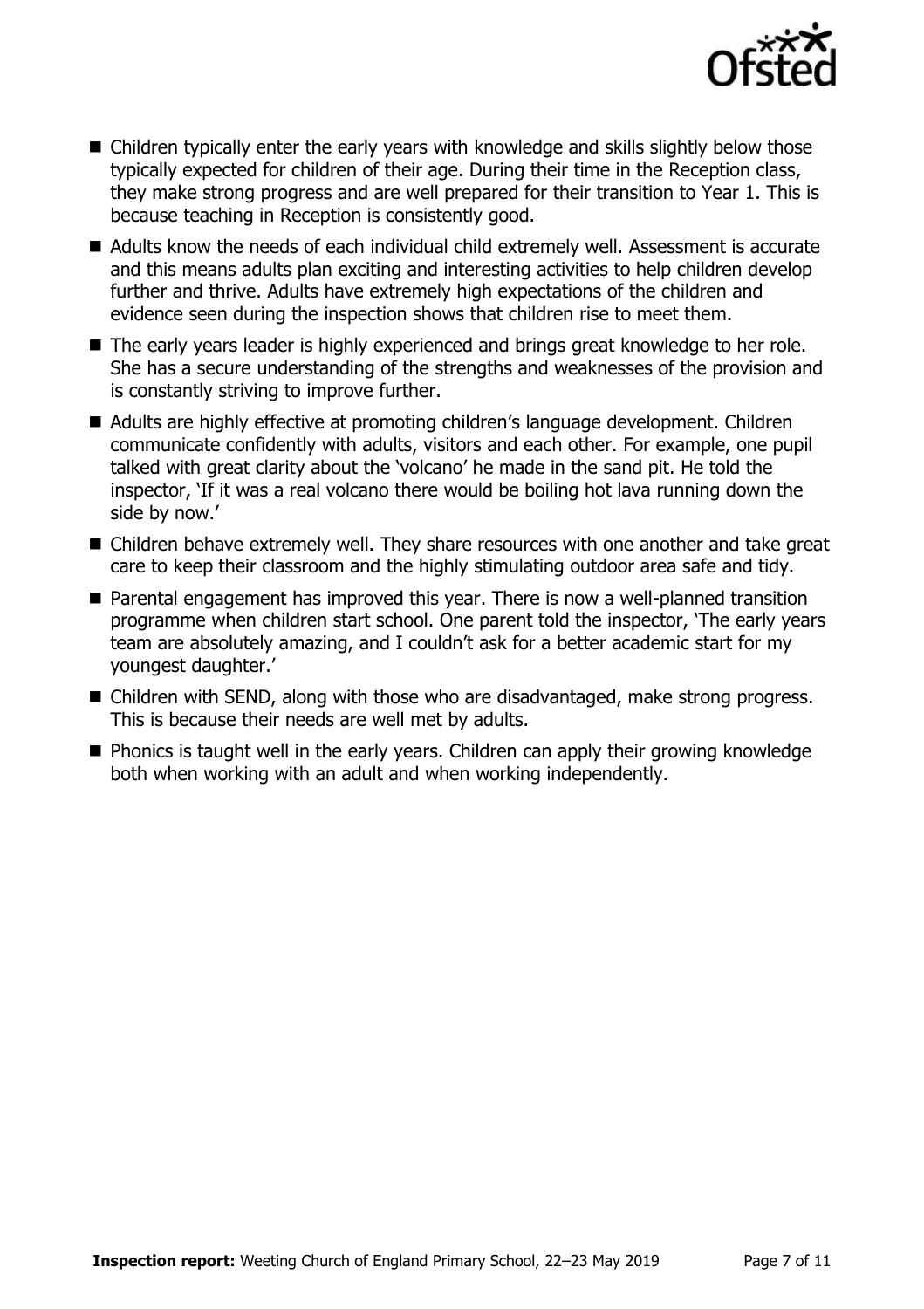

# **School details**

| Unique reference number | 140681         |
|-------------------------|----------------|
| Local authority         | <b>Norfolk</b> |
| Inspection number       | 10088681       |

This inspection of the school was carried out under section 5 of the Education Act 2005.

| Type of school                      | Primary                                            |
|-------------------------------------|----------------------------------------------------|
| School category                     | Academy sponsor-led                                |
| Age range of pupils                 | 5 to 11                                            |
| Gender of pupils                    | Mixed                                              |
| Number of pupils on the school roll | 118                                                |
| Appropriate authority               | Board of trustees                                  |
| Chair                               | Jacqueline McCamphill                              |
| <b>Headteacher</b>                  | Rebecca Ireland-Curtis (consultant<br>headteacher) |
| Telephone number                    | 01842 810587                                       |
| <b>Website</b>                      | www.trinitypartnership.norfolk.sch.uk              |
| Email address                       | head@weeting.norfolk.sch.uk                        |
| Date of previous inspection         | 1-2 March 2017                                     |

### **Information about this school**

- The school is part of the Diocese of Ely Multi-academy Trust and also works in collaboration with two local schools as the Trinity Partnership. The board of trustees has overall responsibility for the school. They delegate responsibilities to the local governing body.
- The school is smaller than average, and pupils are taught in five classes. Some of these classes are mixed-age classes.
- There are currently no teachers in the school who worked in the school at the time of previous inspection.
- Most pupils are from a White British background. Very few are from minority ethnic backgrounds
- A new executive headteacher was appointed in September 2018. He left the school in the spring term 2019 and was replaced by the executive deputy headteacher as an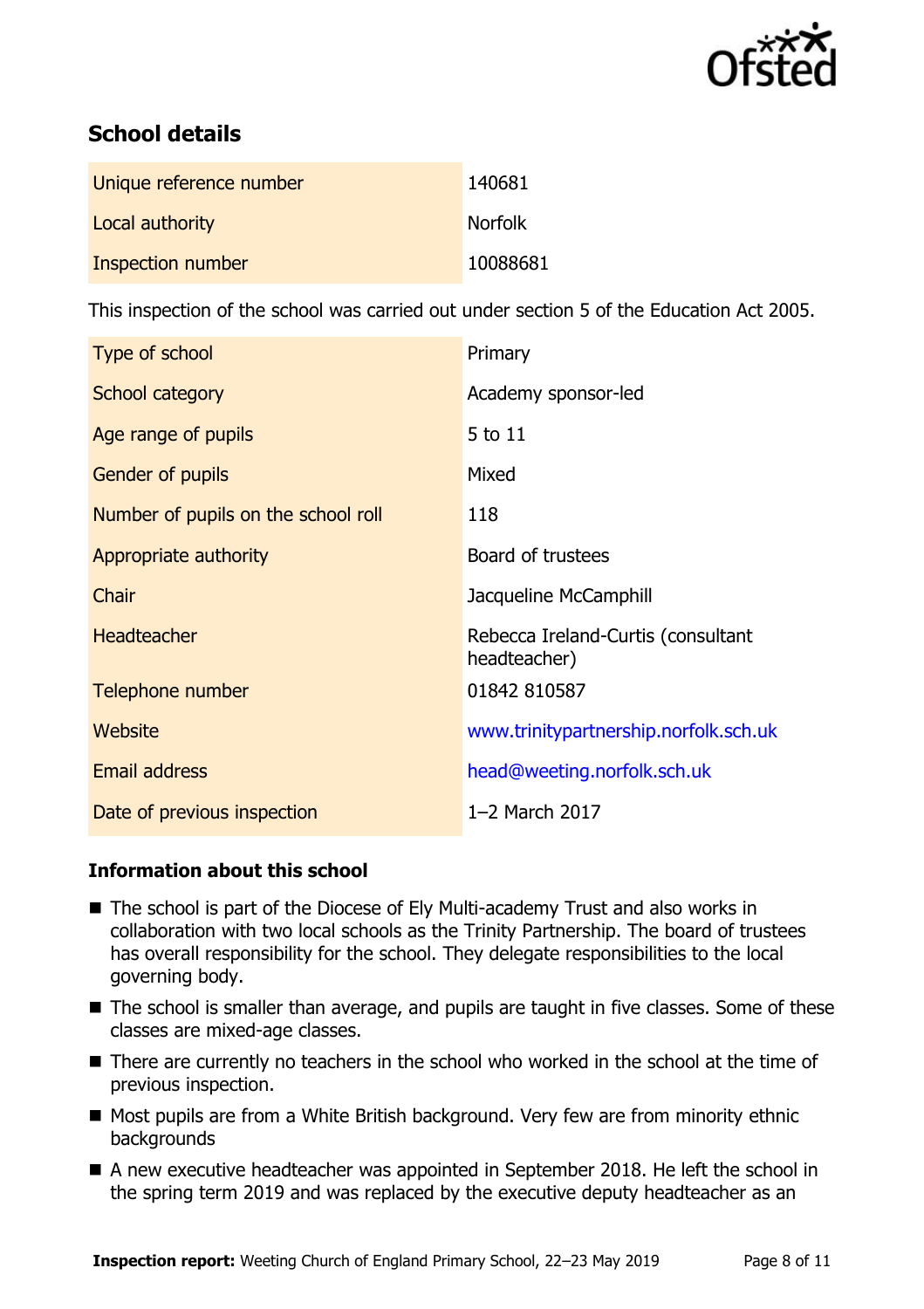

interim measure. The executive deputy headteacher was not present during the inspection.

- The school is currently led by an experienced consultant headteacher, working alongside the school improvement director of the trust and he will take up the substantive executive headteacher post from September 2019.
- The school's previous section 48 inspection of religious education was last carried out in July 2015.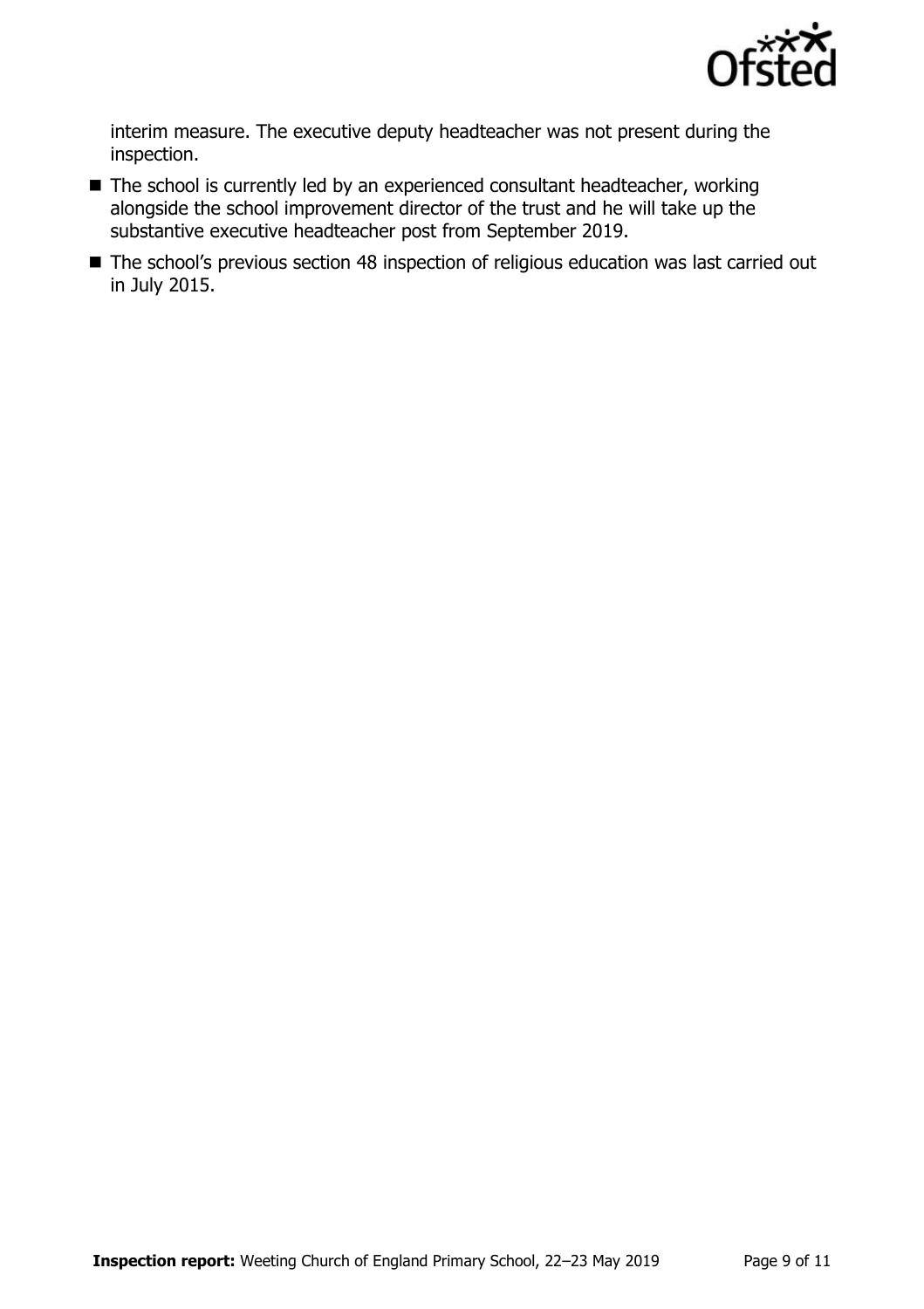

# **Information about this inspection**

- The inspector visited all classes to observe the quality of teaching alongside the headteacher or the school improvement director.
- The inspector held meetings with senior leaders; leaders of mathematics, English, SEND and early years; the school council; three different groups of pupils and three members of the governing body. The inspector also had a telephone conversation with the chief executive officer of the trust. The inspector also heard pupils read.
- The inspector reviewed a range of documentation including safeguarding and child protection procedures, self-evaluation and improvement planning and records of pupils' attendance and behaviour. He also scrutinised records of the governing body's work.
- The inspector looked at pupils' books in lessons and more formally alongside leaders. He considered 24 responses to Ofsted's Parent View questionnaire, along with 16 freetext responses. The inspector also spoke to a number of parents in the playground.
- The inspector considered five responses from the staff questionnaire. The pupil questionnaire was not used on this inspection.

### **Inspection team**

Nathan Lowe, lead inspector and offsted Inspector